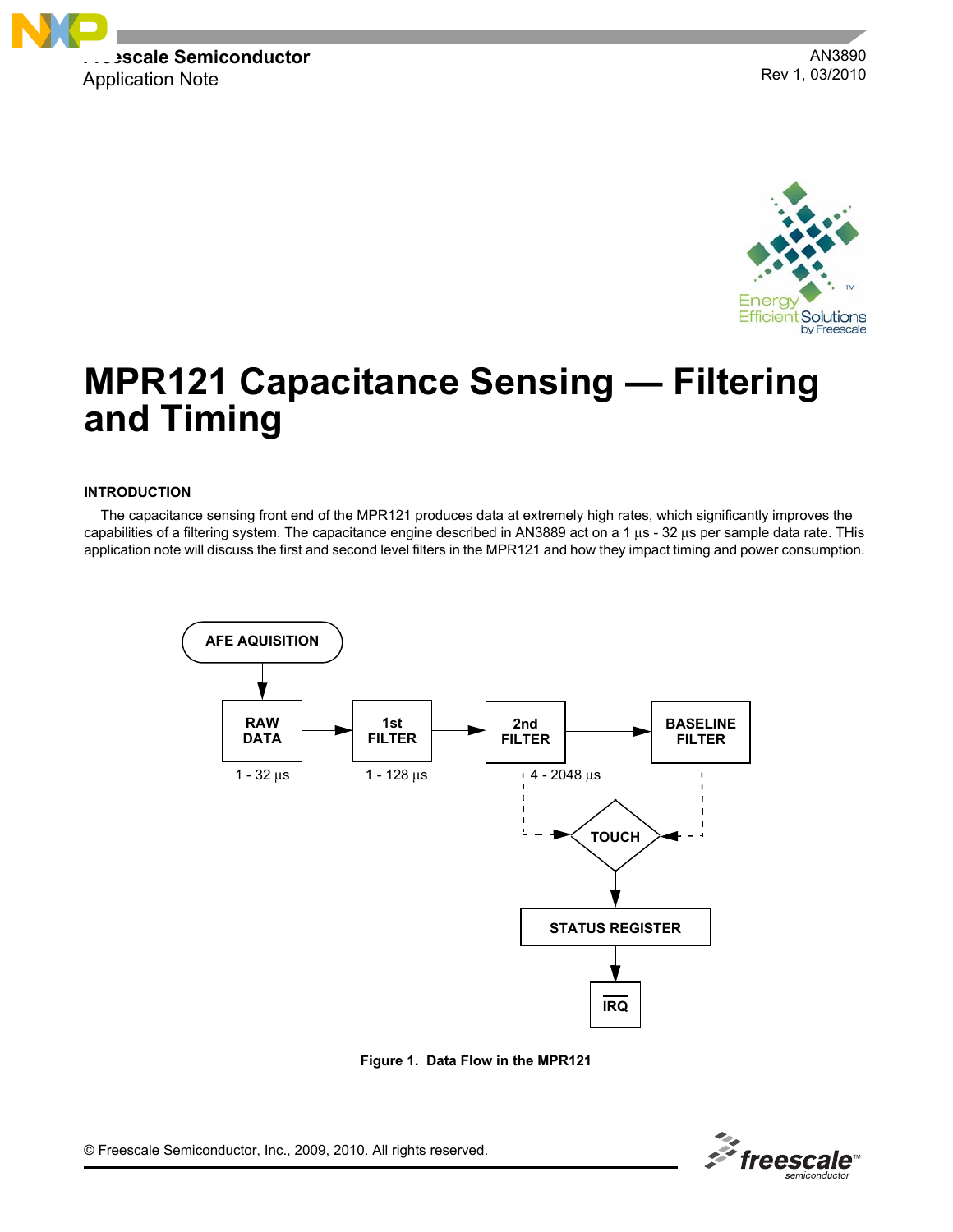

The first level filter is configured through the use of the First Filter Iterations (FFI) and the Charge Discharge Time (CDT).

# **AFE CONFIGURATION REGISTER**

The AFE Configuration Register is used to set both the CDC and the number of samples taken in the lowest level filter. The address of the AFE Configuration Register is 0x5C.



**Figure 2. AFE Configuration Register**

| <b>Field</b> | <b>Description</b>                                                                                                                                                                                                                                                                                                              |
|--------------|---------------------------------------------------------------------------------------------------------------------------------------------------------------------------------------------------------------------------------------------------------------------------------------------------------------------------------|
| 7:6<br>FFI.  | First Filter Iterations – The first filter iterations field selects the number of samples<br>taken as input to the first level of filtering.<br>00 Encoding 0 - Sets samples taken to 6<br>01 Encoding 1 – Sets samples taken to 10<br>10 Encoding 2 - Sets samples taken to 18<br>11 Encoding 3 – Sets samples taken to 34     |
| 5:0<br>CDC.  | Charge Discharge Current – The Charge Discharge Current field selects the supply<br>current to be used when charging and discharging an electrode.<br>000000 Encoding 0 - Disables Electrode Charging<br>000001 Encoding $1 - \text{Sets}$ the current to $1\mu\text{A}$<br>111111 Encoding 63 – Sets the current to 63 $\mu$ A |

The properties of the filter are determined by these two settings, but the CDT is determined by the capacitance being measured, as discussed in AN3889. The FFI sets the number of samples being measured. The result of an FFI setting of 6 or 0x00 would be to take 6 samples, toss the maximum and minimum, then average the remaining 4 samples. The results of an oscilloscope output on an electrode with the setting of FFI = 0x00 and CDT is shown in [Figure](#page-1-0) 3.



**Figure 3.** 

<span id="page-1-0"></span>The first level of filtering delivers data to a second filter stage. The second filter stage averages samples over more time, in this example anywhere from 1 ms to 128 ms. Then a value can be selected for how many samples should be averaged.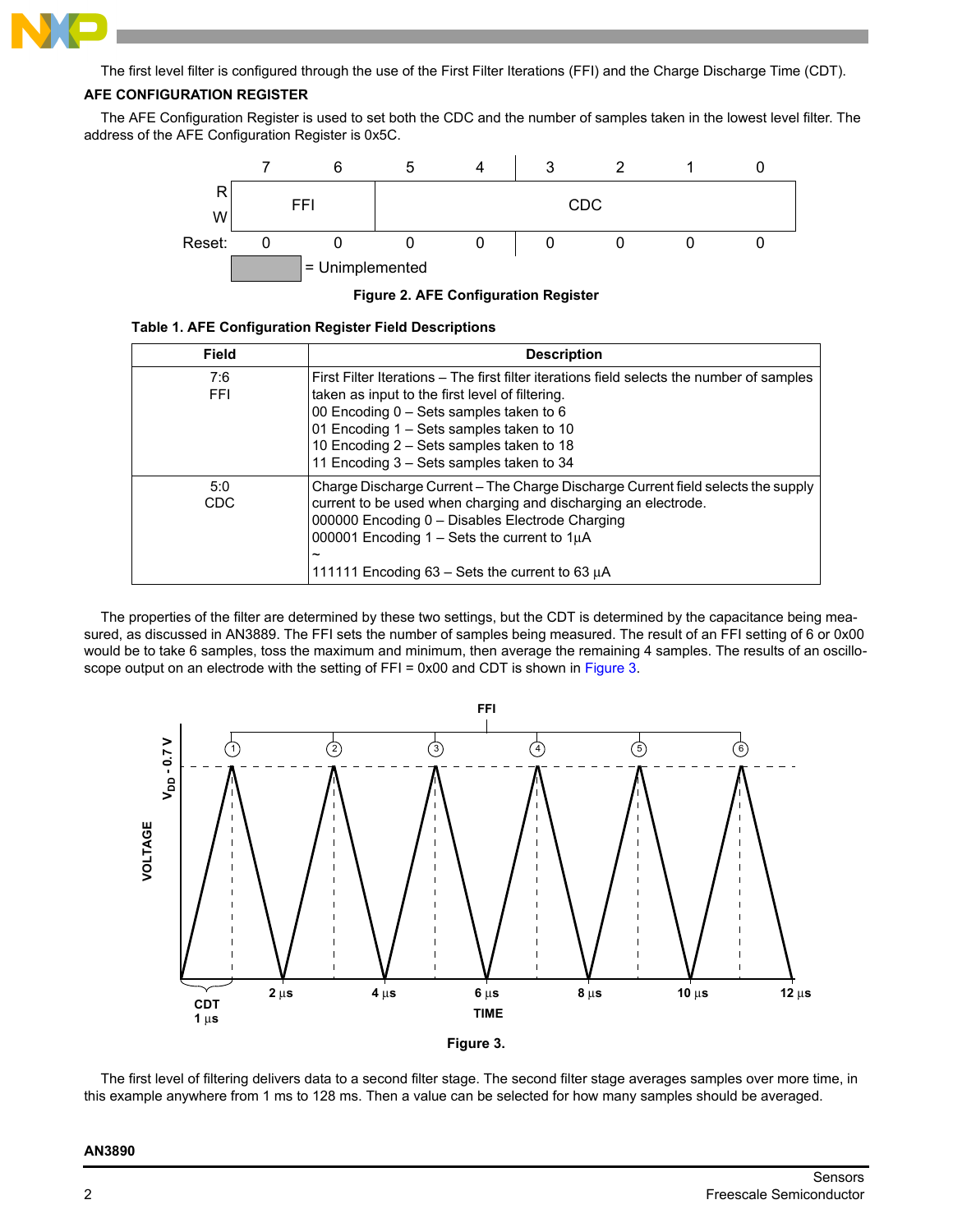# **FILTER CONFIGURATION REGISTER**



**Figure 4. Filter Configuration Register**

| Table 2. Filter Configuration Register Field Descriptions |  |
|-----------------------------------------------------------|--|
|-----------------------------------------------------------|--|

| <b>Field</b>      | <b>Description</b>                                                                                                                                                                                                                                                                                                                      |
|-------------------|-----------------------------------------------------------------------------------------------------------------------------------------------------------------------------------------------------------------------------------------------------------------------------------------------------------------------------------------|
| 7:5<br><b>CDT</b> | Charge Discharge Time – The Charge Discharge Time field selects the amount of<br>time an electrode charges and discharges.<br>000 Encoding 0 - Invalid<br>001 Encoding $1 -$ Time is set to 0.5 $\mu$ s<br>010 Encoding $2 -$ Time is set to 1 $\mu$ s<br>$\tilde{}$                                                                    |
|                   | 111 Encoding $7 -$ Time is set to 32 $\mu$ s.                                                                                                                                                                                                                                                                                           |
| 4:3<br><b>SFI</b> | Second Filter Iterations – The Second Filter Iterations field selects the number of<br>samples taken for the second level filter.<br>00 Encoding 0 – Number of samples is set to 4<br>01 Encoding 1 – Number of samples is set to 6<br>10 Encoding 2 – Number of samples is set to 10<br>11 Encoding 3 – Number of samples is set to 18 |
| 2:0<br>ESI        | Electrode Sample Interval – The Electrode Sample Interval field selects the period<br>between samples used for the second level of filtering.<br>000 Encoding 0 – Period set to 1 ms<br>001 Encoding 1 – Period set to 2 ms<br>111 Encoding 7 – Period set to 128 ms                                                                    |

**Note:** In most cases the CDT in this register is not used. It will normally be auto-configured as described in AN3889

While the 1 ms to 128 ms does affect the filtering, the main purposed of adjusting the sample rate would be to change the average current consumption of the device. [Figure](#page-2-0) 5 illustrates this adjustment.





<span id="page-2-0"></span>From this, it can be seen that the 12 μs up time from the 1 ms samples results in a very low percent of duty cycle. This results in a very low average current consumption.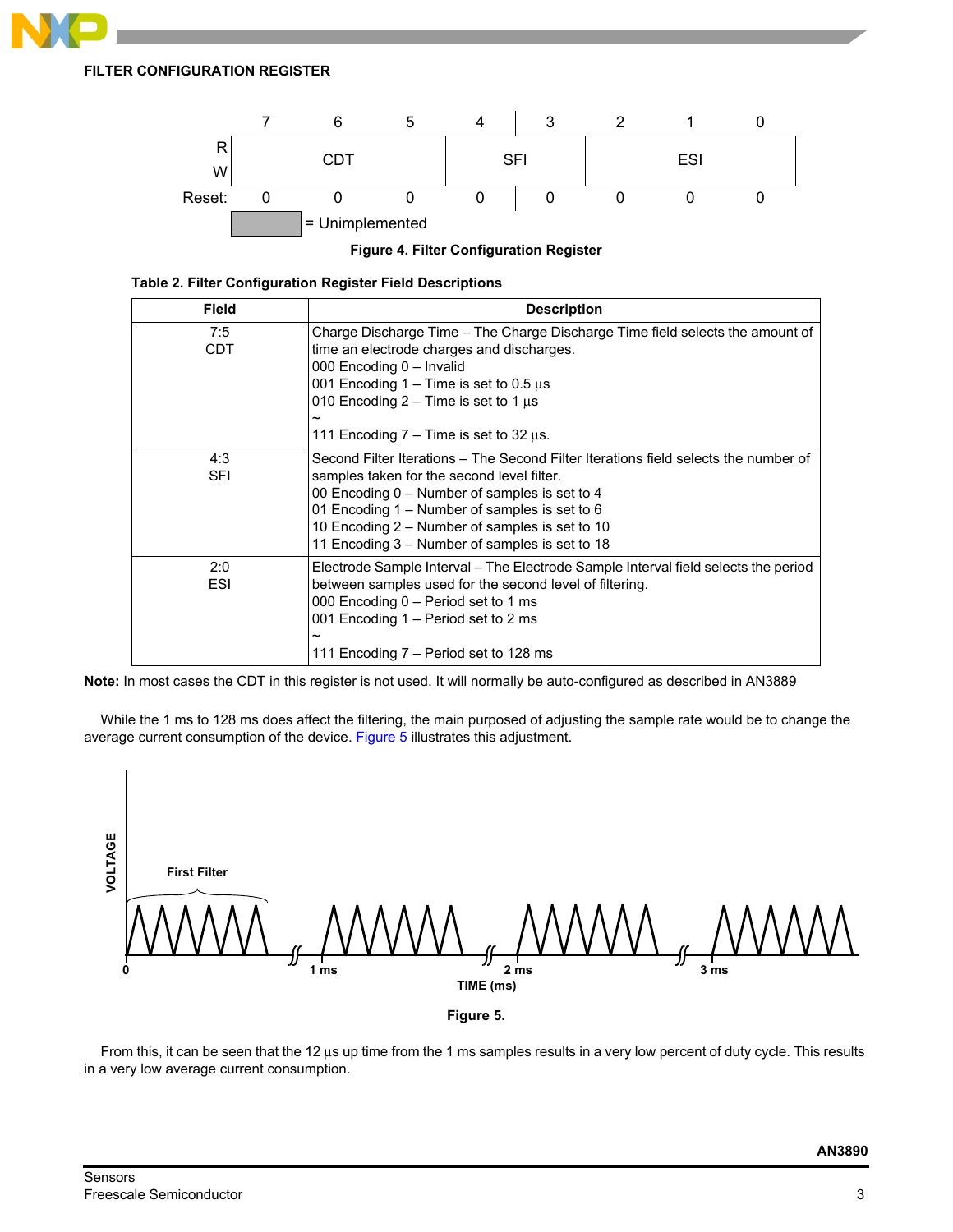



**Figure 6. Average Supply Current**

The output data is the Filtered Data High and Low is the data coming out of the second stage filter. This means that the response time of the output is the SFI times the ESI. This usually results in 16 ms and 4 iterations being used to get 64 ms response time while still optimizing the power consumption. At each 64 ms, a decision would be made regarding touch by comparing the Baseline with the filtered data output, resulting in a a worst case of the full 64 ms plus half the previous cycle, equalling 96 ms.